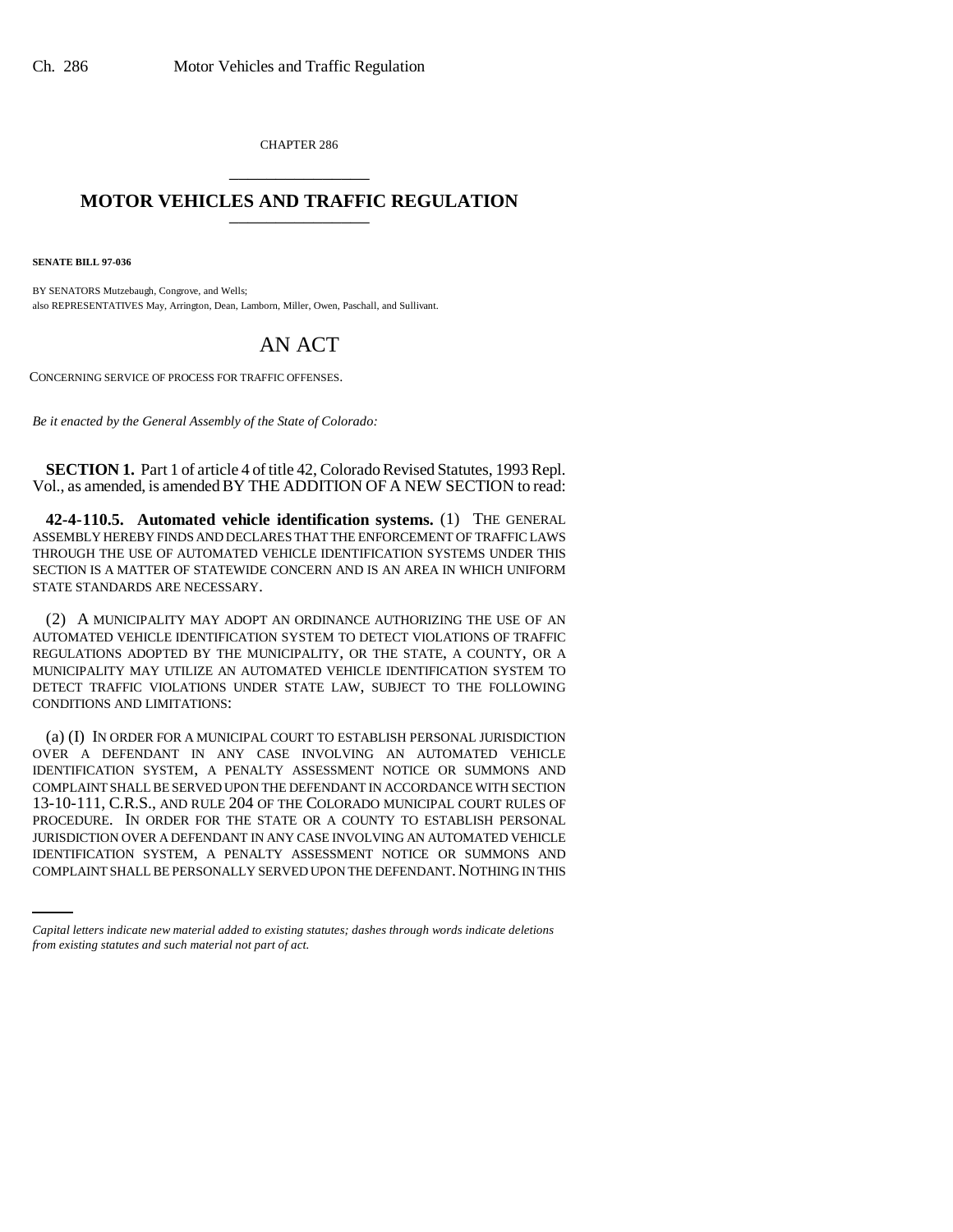SECTION MAY BE DEEMED TO PREVENT THE STATE, A COUNTY, OR A MUNICIPALITY FROM MAILING A WRITTEN NOTICE TO THE DEFENDANT ADVISING THE DEFENDANT OF THE ALLEGED VIOLATION AND PERMITTING THE DEFENDANT TO WAIVE SUCH SERVICE OF PROCESS.

(II) IF THE STATE, A COUNTY, OR A MUNICIPALITY DETECTS ANY ALLEGED VIOLATION OF A MUNICIPAL TRAFFIC REGULATION OR A TRAFFIC VIOLATION UNDER STATE LAW THROUGH THE USE OF AN AUTOMATED VEHICLE IDENTIFICATION SYSTEM, THEN THE STATE, COUNTY, OR MUNICIPALITY SHALL SERVE THE PENALTY ASSESSMENT NOTICE OR SUMMONS AND COMPLAINT FOR THE ALLEGED VIOLATION ON THE DEFENDANT PURSUANT TO THE REQUIREMENTS OF SUBPARAGRAPH (I) OF THIS PARAGRAPH (a) NO LATER THAN NINETY DAYS AFTER THE ALLEGED VIOLATION OCCURRED.

(b) NOTWITHSTANDING ANY OTHER PROVISION OF THE STATUTES TO THE CONTRARY, THE STATE, A COUNTY, OR A MUNICIPALITY MAY NOT REPORT TO THE DEPARTMENT ANY CONVICTION OR ENTRY OF JUDGMENT AGAINST A DEFENDANT FOR VIOLATION OF A MUNICIPAL TRAFFIC REGULATION OR A TRAFFIC VIOLATION UNDER STATE LAW IF THE VIOLATION WAS DETECTED THROUGH THE USE OF AN AUTOMATED VEHICLE IDENTIFICATION SYSTEM.

(c) THE STATE, A COUNTY, OR A MUNICIPALITY MAY NOT REPORT TO THE DEPARTMENT ANY OUTSTANDING JUDGMENT OR WARRANT FOR PURPOSES OF SECTION 42-2-107 (5) OR 42-2-118 (3) BASED UPON ANY VIOLATION OR ALLEGED VIOLATION OF A MUNICIPAL TRAFFIC REGULATION OR TRAFFIC VIOLATION UNDER STATE LAW DETECTED THROUGH THE USE OF AN AUTOMATED VEHICLE IDENTIFICATION SYSTEM.

(3) THE DEPARTMENT HAS NO AUTHORITY TO ASSESS ANY POINTS AGAINST A LICENSE UNDER SECTION 42-2-127 UPON ENTRY OF A CONVICTION OR JUDGMENT FOR A VIOLATION OF A MUNICIPAL TRAFFIC REGULATION OR A TRAFFIC VIOLATION UNDER STATE LAW IF THE VIOLATION WAS DETECTED THROUGH THE USE OF AN AUTOMATED VEHICLE IDENTIFICATION SYSTEM. THE DEPARTMENT MAY NOT KEEP ANY RECORD OF SUCH VIOLATION IN THE OFFICIAL RECORDS MAINTAINED BY THE DEPARTMENT UNDER SECTION 42-2-121.

(4) (a) IF THE STATE, A COUNTY, OR A MUNICIPALITY DETECTS A SPEEDING VIOLATION OF LESS THAN TEN MILES PER HOUR OVER THE REASONABLE AND PRUDENT SPEED UNDER A MUNICIPAL TRAFFIC REGULATION OR UNDER STATE LAW THROUGH THE USE OF AN AUTOMATED VEHICLE IDENTIFICATION SYSTEM AND THE VIOLATION IS THE FIRST VIOLATION BY SUCH DRIVER THAT THE STATE, COUNTY, OR MUNICIPALITY HAS DETECTED USING AN AUTOMATED VEHICLE IDENTIFICATION SYSTEM, THEN THE STATE, COUNTY, OR MUNICIPALITY SHALL MAIL SUCH DRIVER A WARNING REGARDING THE VIOLATION AND THE STATE, COUNTY, OR MUNICIPALITY MAY NOT IMPOSE ANY PENALTY OR SURCHARGE FOR SUCH FIRST VIOLATION.

(b) IF THE STATE, A COUNTY, OR A MUNICIPALITY DETECTS A SECOND OR SUBSEQUENT TRAFFIC VIOLATION UNDER A MUNICIPAL TRAFFIC REGULATION OR UNDER STATE LAW BY A DRIVER, OR A FIRST SUCH VIOLATION BY THE DRIVER IF THE PROVISIONS OF PARAGRAPH (a) OF THIS SUBSECTION (4) DO NOT APPLY, THROUGH THE USE OF AN AUTOMATED VEHICLE IDENTIFICATION SYSTEM, THEN THE MAXIMUM PENALTY THAT THE STATE, COUNTY, OR MUNICIPALITY MAY IMPOSE FOR SUCH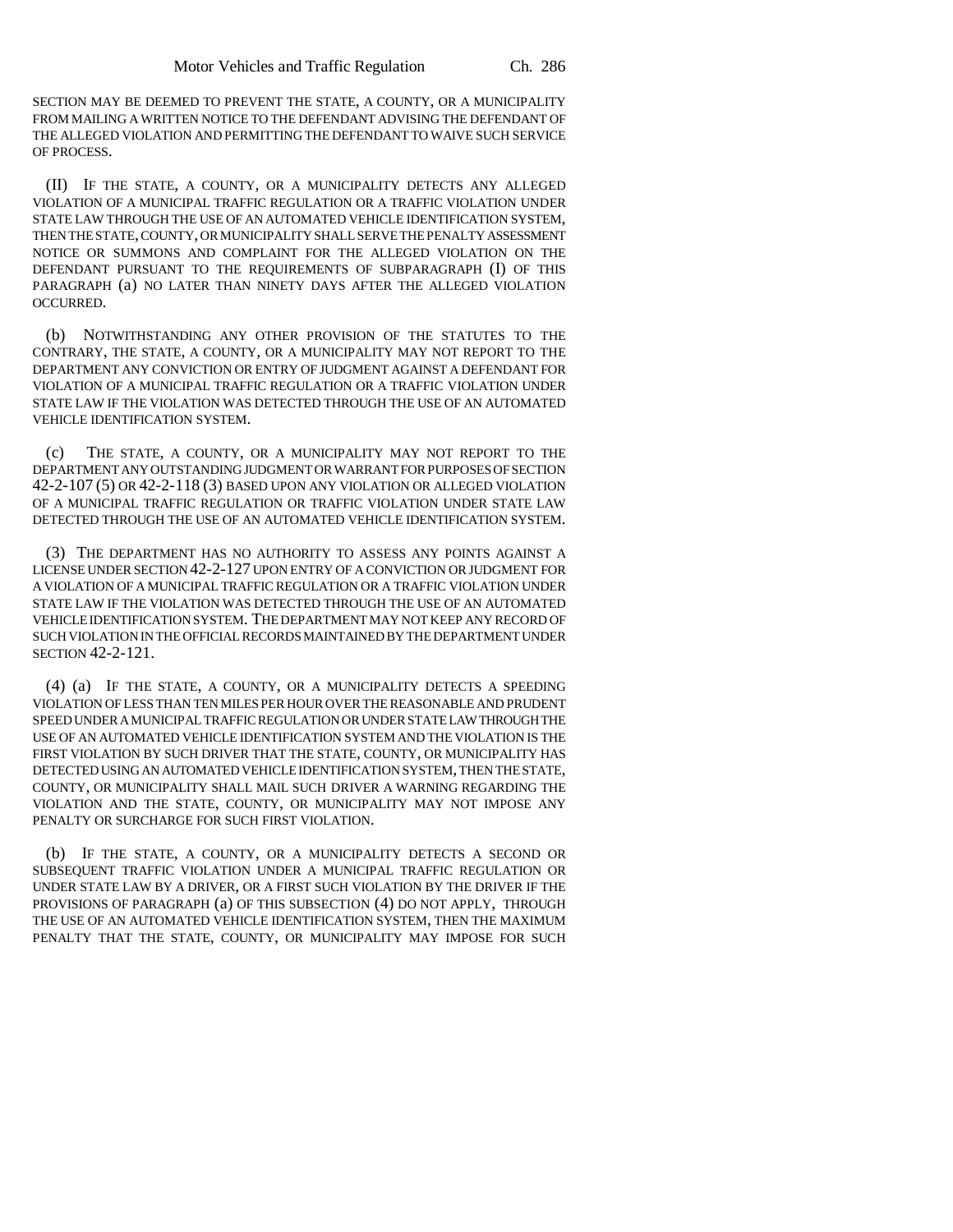Ch. 286 Motor Vehicles and Traffic Regulation

VIOLATION, INCLUDING ANY SURCHARGE, IS FORTY DOLLARS.

(5) IF THE STATE, A COUNTY, OR A MUNICIPALITY HAS ESTABLISHED AN AUTOMATED VEHICLE IDENTIFICATION SYSTEM FOR THE ENFORCEMENT OF MUNICIPAL TRAFFIC REGULATIONS OR STATE TRAFFIC LAWS, THEN NO PORTION OF ANY FINE COLLECTED THROUGH THE USE OF SUCH SYSTEM MAY BE PAID TO THE MANUFACTURER OR VENDOR OF THE AUTOMATED VEHICLE IDENTIFICATION SYSTEM EQUIPMENT. THE COMPENSATION PAID BY THE STATE, COUNTY, OR MUNICIPALITY FOR SUCH EQUIPMENT SHALL BE BASED UPON THE VALUE OF SUCH EQUIPMENT AND MAY NOT BE BASED UPON THE NUMBER OF TRAFFIC CITATIONS ISSUED OR THE REVENUE GENERATED BY SUCH EQUIPMENT.

(6) AS USED IN THIS SECTION, THE TERM "AUTOMATED VEHICLE IDENTIFICATION SYSTEM" MEANS A SYSTEM WHEREBY:

(a) A MACHINE IS USED TO AUTOMATICALLY DETECT A VIOLATION OF A TRAFFIC REGULATION AND SIMULTANEOUSLY RECORD A PHOTOGRAPH OF THE VEHICLE, THE OPERATOR OF THE VEHICLE, AND THE LICENSE PLATE OF THE VEHICLE; AND

(b) A PENALTY ASSESSMENT NOTICE OR SUMMONS AND COMPLAINT IS ISSUED TO THE REGISTERED OWNER OF THE MOTOR VEHICLE.

**SECTION 2.** 42-2-107 (5) (a), Colorado Revised Statutes, 1993 Repl. Vol., as amended, is amended to read:

**42-2-107. Application for license or instruction permit - anatomical gifts donations to organ and tissue donation awareness fund - legislative declaration.** (5) (a) (I) Prior to the issuance of a driver's, minor driver's, or provisional driver's license, the department shall determine if there are any outstanding judgments or warrants entered or issued against the applicant pursuant to section 42-4-1709 (7).

(II) FOR THE PURPOSES OF THIS SUBSECTION (5), "OUTSTANDING JUDGMENTS OR WARRANTS" DOES NOT INCLUDE ANY JUDGMENT OR WARRANT REPORTED TO THE DEPARTMENT IN VIOLATION OF THE PROVISIONS OF SECTION 42-4-110.5 (2) (c).

**SECTION 3.** 42-2-118 (3) (a), Colorado Revised Statutes, 1993 Repl. Vol., as amended, is amended to read:

**42-2-118. Renewal of license - donations to organ and tissue donation awareness fund.** (3) (a) (I) Prior to the renewal of a permanent driver's license or the issuance or renewal of a probationary license, the department shall determine if the applicant has any outstanding judgments or warrants entered or issued against the applicant as set forth in section 42-4-1709 (7).

(II) FOR THE PURPOSES OF THIS SUBSECTION (3), "OUTSTANDING JUDGMENTS OR WARRANTS" DOES NOT INCLUDE ANY JUDGMENT OR WARRANT REPORTED TO THE DEPARTMENT IN VIOLATION OF THE PROVISIONS OF SECTION 42-4-110.5 (2) (c).

**SECTION 4.** 42-2-127, Colorado Revised Statutes, 1993 Repl. Vol., as amended, is amended BY THE ADDITION OF A NEW SUBSECTION to read: